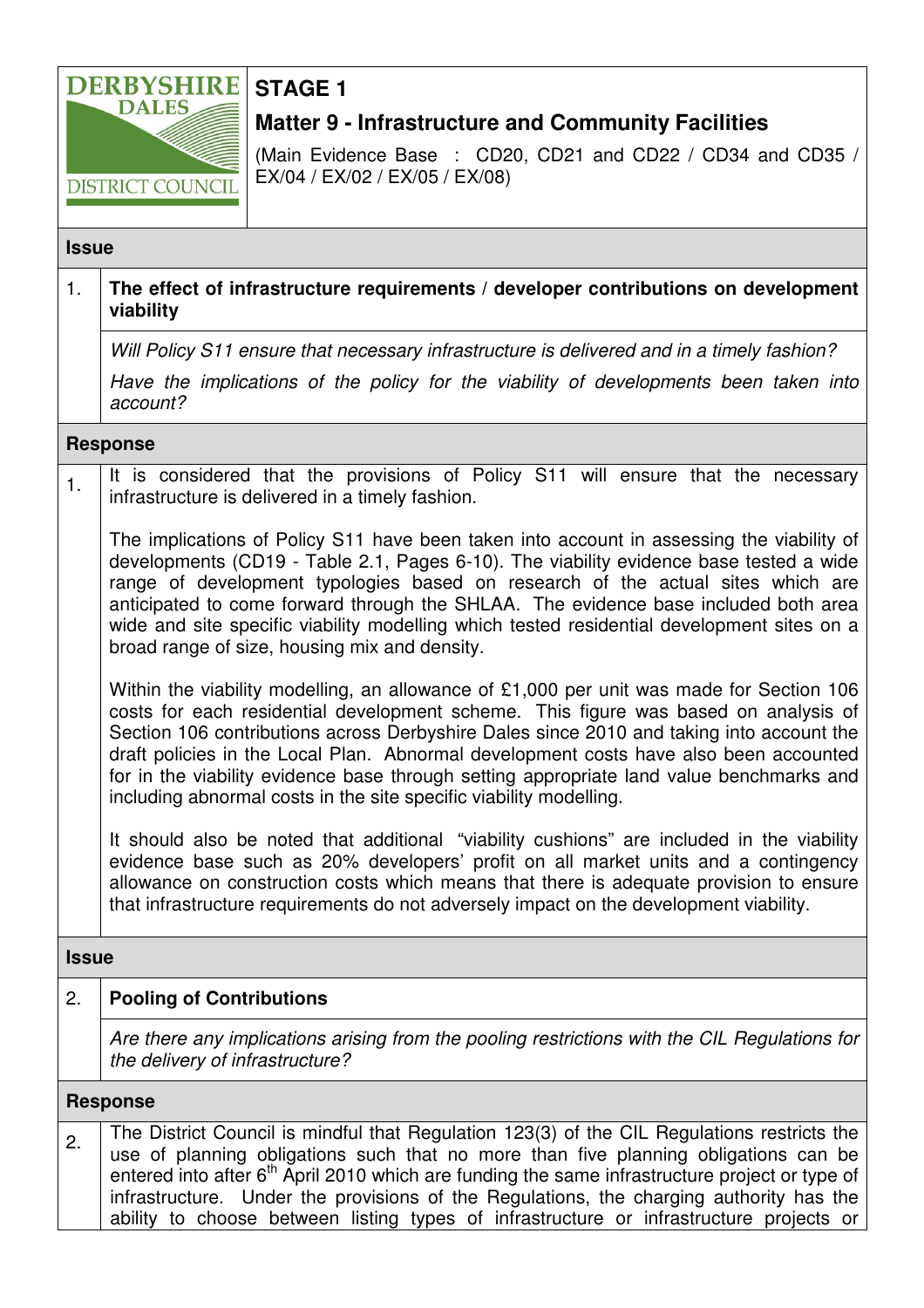combining the two. Before a planning obligation can be entered into to fund an infrastructure project or a type of infrastructure, it is necessary to carry out an investigation to ascertain whether the pooling restriction will be infringed by the new planning obligation. The District Council has reviewed s.106 agreements entered into since  $6<sup>th</sup>$  April 2010 and at the present time there is no conflict with Regulation 123(3). Further details of all s.106 agreements completed since  $6<sup>th</sup>$  April 2010 can be provided to the Inspector should these be required. Prior to the introduction of CIL, the District Council will continue to monitor this situation.

In the period prior to the introduction of CIL, it is the Council's understanding that legally, the pooling limitation operates separately as regards types of infrastructure and infrastructure projects. Therefore, if five planning obligations providing for a type of infrastructure have been entered into since  $6<sup>th</sup>$  April 2010 then no more can be imposed as the limit has been reached. However, it is still possible to impose planning obligations in relation to a specific infrastructure project within that type of infrastructure, provided that the separate limit in relation to the specific project has not been breached and the project does not appear on the reg. 123 list.

#### **Issue**

# 3. **The introduction of a CIL Charging Schedule**

Are there any implications from the introduction of CIL for the delivery of infrastructure?

#### **Response**

3. The District Council has undertaken a supplementary update of the Infrastructure Delivery Plan (CD20). The updated evidence indicates that transport and education infrastructure will form the majority of the "essential" projects required to support future growth that would be eligible for CIL. These are the main infrastructure needs that are known at the present time, and where existing funding sources are unlikely to fully cover the costs of the improvements.

In the case of education, the development of the estimated costs of the infrastructure to date is robust, given Derbyshire County Council's formula for developer contributions and the level of work already undertaken on the improvements required to support growth. In addition, significant s.106 contributions have already been secured towards improved education provision, particularly in Ashbourne.

For transport and green infrastructure improvements, it is more difficult to put an exact figure on the current funding 'gap' as some of the schemes listed in the updated IDP require further detailed assessment work to be undertaken by the respective bodies.

In terms of funding for healthcare facilities, the Clinical Commissioning Groups that cover the Derbyshire Dales area both have working arrangements in place with Derbyshire County Council to ensure that the necessary improvements are made across the area. North Derbyshire CCG is leading work with partner organisations to ensure that the health and wellbeing needs in the community are taken into account, whilst South Derbyshire CCG is working with Derbyshire Carers. All CCGs are in the process of producing Strategic Estates Strategies which will set out the need for future facilities in detail. The production of these strategies is expected to coincide with the timescale for the implementation of a Derbyshire Dales CIL.

A comprehensive assessment has been undertaken of both the deliverability and viability of sites allocated in the Derbyshire Dales Local Plan, and the extent to which there is